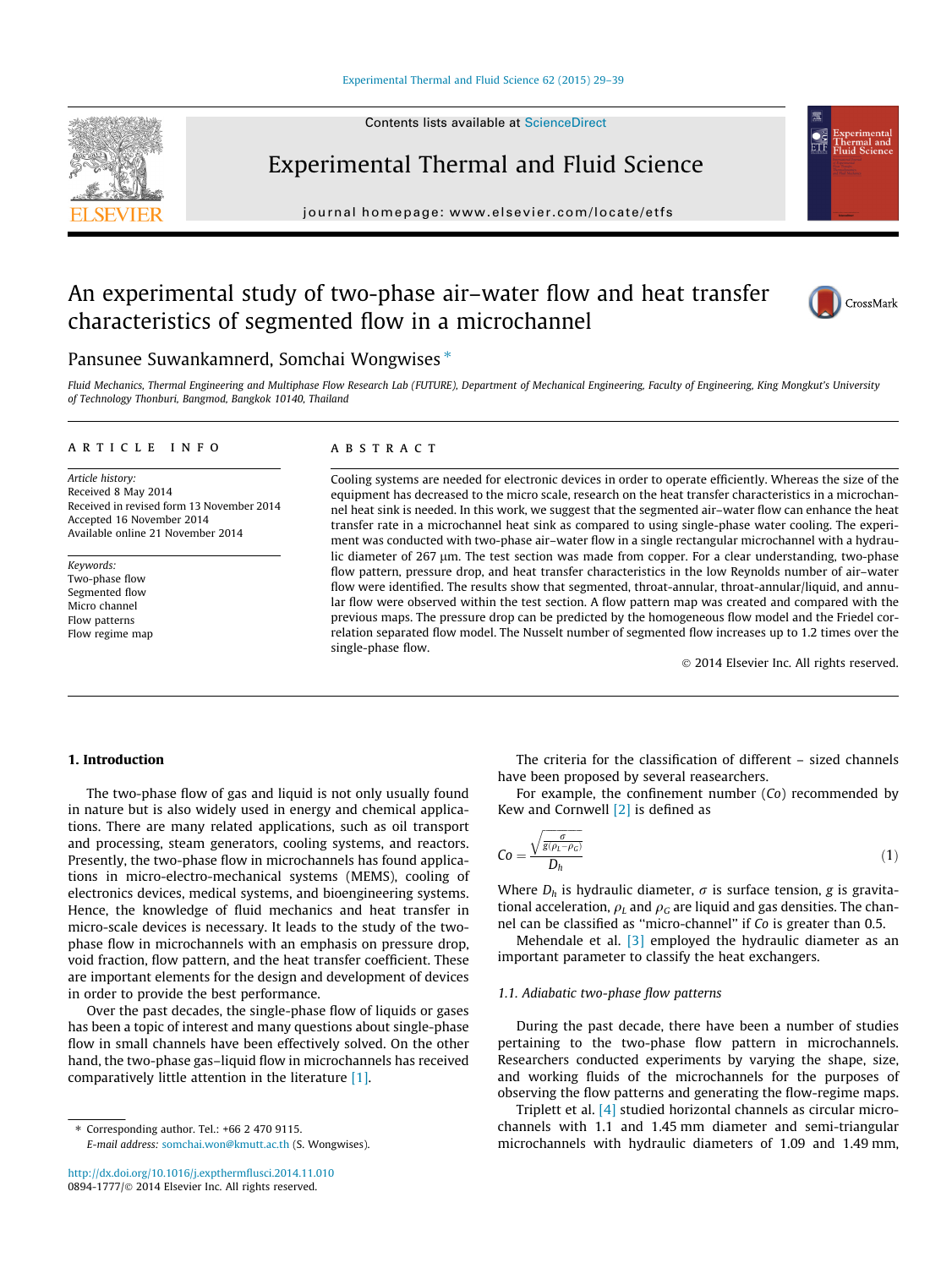|                    | surface area of the test section, $m2$          |               |                                                            |
|--------------------|-------------------------------------------------|---------------|------------------------------------------------------------|
| $A_{ch}$<br>AR     | aspect ratio of channel                         | Greek symbols |                                                            |
|                    | coefficient C value                             |               |                                                            |
| C                  | coefficient of contraction                      | β             | gas volumetric ratio                                       |
| $C_c$              |                                                 | $\rho$        | density, $\text{kg/m}^3$                                   |
| Co                 | confinement number                              | α             | void fraction                                              |
| $C_p$              | specific heat $(J/kg K)$                        | $\mu$         | dynamic viscosity, kg/m s                                  |
| $D_h$              | hydraulic diameter of channel, m                | $\sigma$      | surface tension, N/m                                       |
| $Fr_H$             | the dimensionless factor                        | $\gamma$      | ratio of the cross-sectional flow area in the flow passage |
| f                  | friction factor                                 |               | connected to the channel test section to that in the       |
| G                  | mass flux, $\text{kg/m}^2$ s                    |               | channel test section                                       |
| g                  | gravitational acceleration, $m/s2$              | $\phi$        | two-phase frictional multiplier                            |
| H                  | channel height, m                               | $\Delta P$    | pressure drop, kPa/m                                       |
| h                  | heat transfer coefficient ( $W/m2 K$ )          |               |                                                            |
| k                  | thermal conductivity $(W/m K)$                  | Subscripts    |                                                            |
| L                  | channel length, m                               | ch            | channel                                                    |
| Nu                 | Nusselt number                                  | cle           | contraction/expansion                                      |
| Ρ                  | pressure, Pa                                    | exp           | experimental value                                         |
| $Q_{bulk}$         | heat transfer, W                                |               | fluid                                                      |
| $q^{\prime\prime}$ | heat flux, $W/m^2$                              | G             | gas                                                        |
| Re                 | Reynolds number                                 | GS            | gas superficial velocity                                   |
| T                  | Temperature, °C, K                              | H             | homogeneous flow                                           |
| U                  | velocity, m/s                                   |               | liquid                                                     |
| V                  | volume flow rate, $m^3/s$                       | LS            | liquid superficial velocity                                |
| W                  | channel width, m                                |               |                                                            |
| We                 | Weber number                                    | pred          | predicted value<br>surface                                 |
| $X_{VV}$           | Martinelli parameter for larminar-larminar flow | S<br>TP       |                                                            |
| $\chi$             | mass quality                                    |               | two-phase                                                  |
|                    |                                                 |               |                                                            |

which presented bubbly, churn, slug, slug-annular, and annular flow patterns. They found that the experimental data was comparable to the similar data of Suo and Griffith [\[5\]](#page--1-0) and Damianides and Westwater [\[6\]](#page--1-0).

For the vertical channels, Satitchaicharoen and Wongwises [\[7\]](#page--1-0) conducted the experiment to observe the two-phase flow of air– water, air–20 wt.% glycerol solution, and air–40 wt.% glycerol solution. They used 5 variously sized rectangular test sections of minigap transparent acrylic glass channels and reported that the flow patterns of cap-bubbly, slug, churn, and annular flow were observed in every size of the channel, whereas the bubbly flow pattern was only found in the 40 mm  $\times$  3 mm rectangular channel. The effects of channel sizes and working fluids were also discussed and were found to be consistent with the study of Zhao and Bi [\[8\].](#page--1-0) They reported that the bubbly flow was not found in the small channel.

There are various names of the same flow pattern that have been defined by many researchers, which results in the difficulty in distinguishing the same or different flow pattern. For example, slug  $[4,9]$ , and bubble train flow  $[10]$  have been designated to indicate the same flow pattern.

#### 1.2. Two-phase pressure drop

Many researchers  $[11-13]$  have applied the separated flow model with the modified two-phase frictional multiplier to predict a two-phase frictional pressure drop. Additionally, Sur and Liu [\[14\]](#page--1-0) discovered that the use of a flow pattern-based model can predict the frictional pressure drop better than the separated or homogeneous flow model.

### 1.3. Heat transfer characteristics

Nowadays, electronic devices and microprocessors are available in smaller sizes. The optimized cooling system design is necessary for heat transfer enhancement. Most researchers focus on the study of using flow boiling to enhance heat transfer in the system instead of on the single-phase flow that occurs in low Nusselt numbers in the laminar flow condition. However, using flow boiling may be ineffective due to backflow, flashing, and instability phenomena. Moreover, it is not suitable to use air and water as the working fluids in flow boiling because of the high boiling temperature of the water. Thus, the segmented air–water flow in microchannels is proposed by Betz and Atinger  $[15]$ , Lim et al.  $[16]$ , Majumder et al. [\[17\],](#page--1-0) and Saisorn et al. [\[18\].](#page--1-0) They concluded that segmented air–water flow can enhance the Nusselt number in the channels up to 1.76 times over the single-phase flow of water. The factors that make the heat transfer enhancement are the mixer velocity from the air injection and the internal circulation of liquid slug induced by the gas bubbles, which enhances the mixing of the hot liquid film near the channel wall with cooler liquid from the center.

As mentioned above, relatively little information is currently available on the two-phase flow and heat transfer characteristics of segmented flow in a microchannel, especially for diameters of less than 500  $\mu$ m. In this work, we performed the experimental study of two-phase flow patterns, the pressure drop, and heat transfer characteristics of segmented flow in a rectangular microchannel, which has a unique shape and size. The flow conditions needed to fulfill and improve the fundamental understanding of two-phase flow in the microchannel is studied [\(Fig. 1\)](#page--1-0).

#### 2. Experimental apparatus

The schematic diagram of the test apparatus is shown in [Fig. 2.](#page--1-0) Water and air were mixed by the Valco Tee connecter (SS, 0.25 mm bore,  $1/16$ ",  $10-32$ ), where the water was pumped from a peristaltic pump (Masterflex L/S, easy-load model 7518-00). The mass flow rate of water was found by measuring it at the outlet with a digital

Nomenclatures